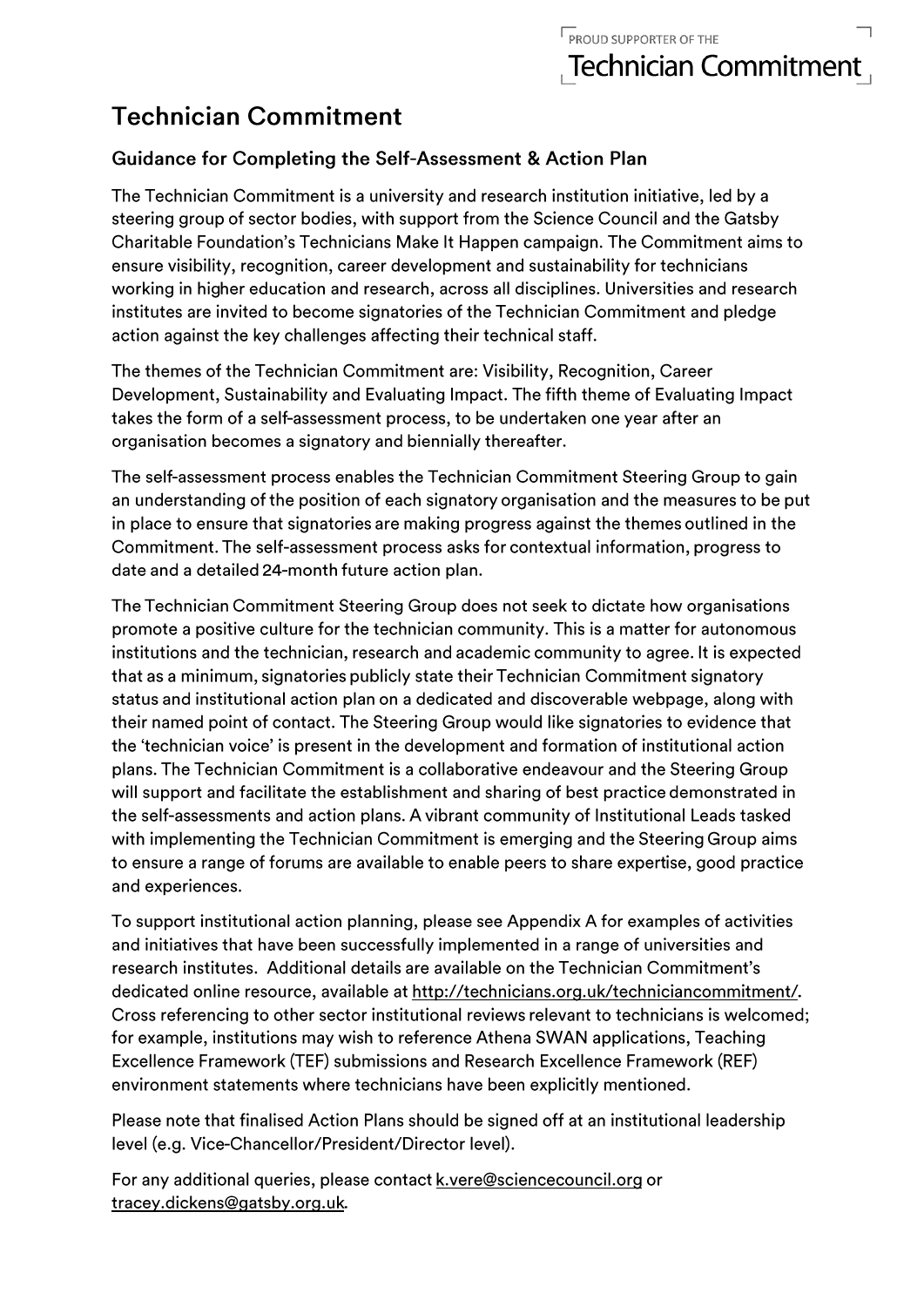# **Technician Commitment**

## **Evaluating Impact through Self-Assessment & Future Action** Planning

**Organisation: University for the Creative Arts** 

Name of Institutional Lead: Richard Jones

E-mail: RichardJones@uca.ac.uk

**Contact Number: 01252 892765** 

To provide some context, please provide a brief profile of your organisation  $(up to 250 words):$ 

The University for the Creative Arts (UCA) is a specialist arts institution based in the South East of England. The university has a 160-year history of providing creative education and currently offers 110 creative courses for art, business and technology; providing students with the skills and opportunities to work with and have exposure to creative industries.

The university has campuses in Canterbury, Epsom, Farnham and Rochester as well as a number of home and international collaborative partners. In 2016, the university joined with the Open College of the Arts, significantly enhancing its provision of art and design education through online and distance learning.

With more than 6,000 students currently studying at the UCA, creative education is structured within Schools: Architecture; Communication Design; Crafts & Design; Fashion; Film, Media & Performing Arts; Fine Arts & Photography; and Further Education. The UCA is also home to the Business School for the Creative Industries, the first within its kind in the UK. The School builds on the university's long tradition of collaborating with employers to cultivate leadership, entrepreneurial and strategic planning skills.

The UCA has been named Modern University of the Year by The Times and Sunday Times Good University Guide 2019 and highest placed specialist creative university in the top 35 of all UK universities in The Times and Sunday Times league table. The National Student Survey 2018 placed UCA in the top 10 universities in the UK for teaching quality and we are the UK's No.1 specialist creative university for employability in the most recent Destinations of Leavers in Higher Education (DHLE) 2018. 96.9% of UCA graduates are either employed or in further study with six months of graduation

1500 permanent staff are employed at UCA, 131 of which are technical staff.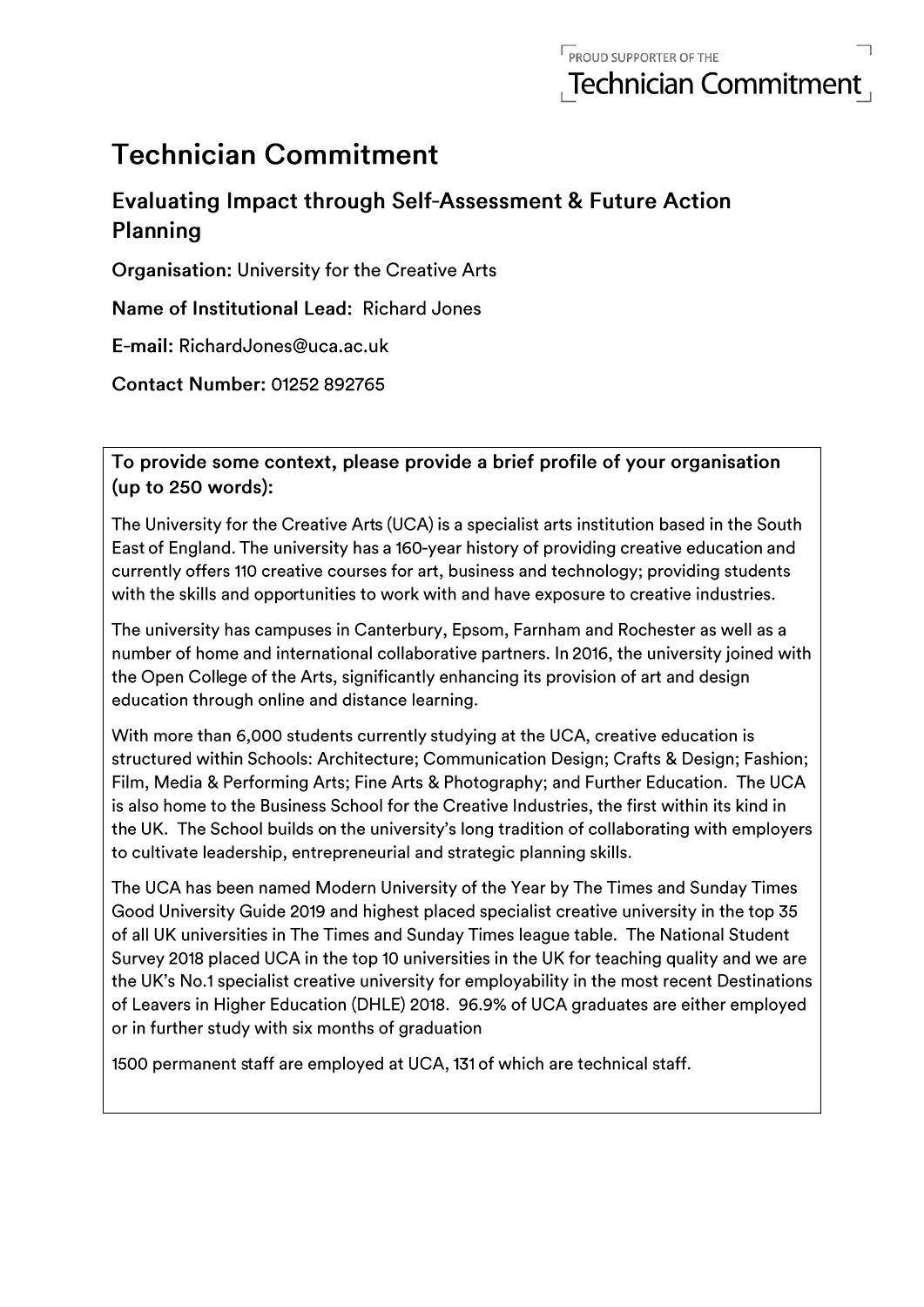## Please tell us how your organisation defines its technicians:

## **Technical Services at UCA**

At UCA, the practice of 'making' is a way of producing knowledge, enabling students to develop their creative thinking through practice-based activities. The Technical staff are key to this approach, fostering a unique environment in which learning, experimentation and critical thinking are combined with world class resources, technical support and expertise that can enable a student's concept to become a reality. The staff deliver technical information and support students to develop their skills and competencies experientially. The technical staff at UCA are active practitioners and experts in their field. This is celebrated and encouraged at UCA, as it enriches the student experience and promotes an environment where technical information and creative discourse co-exist.

To assist this pedagogic approach, UCA structures its technical staff within 3 defined job families: Assistant Technician, Technician and Technician Tutor. These roles are line managed by Technical Resource Managers.

The summary in Appendix 1 illustrated the key duties and levels of responsibilities across the levels of technical staff:

## Grade 4 - Assistant Technician

The role of a Grade 4 Assistant Technician is to provide technical advice and assistance to students and staff and to provide supervision of technical areas. A key aspect of the role is to ensure the technical equipment and environment is safe and maintained.

## Grade 5 - Technician

In addition to Grade 4 duties, it is the role of a grade 5 Technician to induct students through demonstration into the safe working practices, processes, tools & equipment, materials and software, and record the achievement of these competencies. The role is defined to impart sufficient knowledge and support to enable safe and competent operation of the resource and equip students with an appropriate level of knowledge and skills to access the resources autonomously where they can further develop competencies and creative practices.

## Grade 6 - Technician Tutor

In addition to Grade 4 & Grade 5 duties, the responsibilities of the Technician Tutor are defined around the development and delivery of a programme of instruction that is designed to progressively develop students' engagement with technical skills to advance their work in the context of unit, stage or course learning outcomes.

## Grade 9 - Resource Manager

The Technical Resource Managers are responsible for the development, operational management and use of technical staff and technical resources that support teaching & learning. They have line management and overall responsibility for the technical staff and technical resources. Like the technical staff, Resource managers are aligned to subject specialisms and required to works collaboratively across the university to establish common standards of work and practices.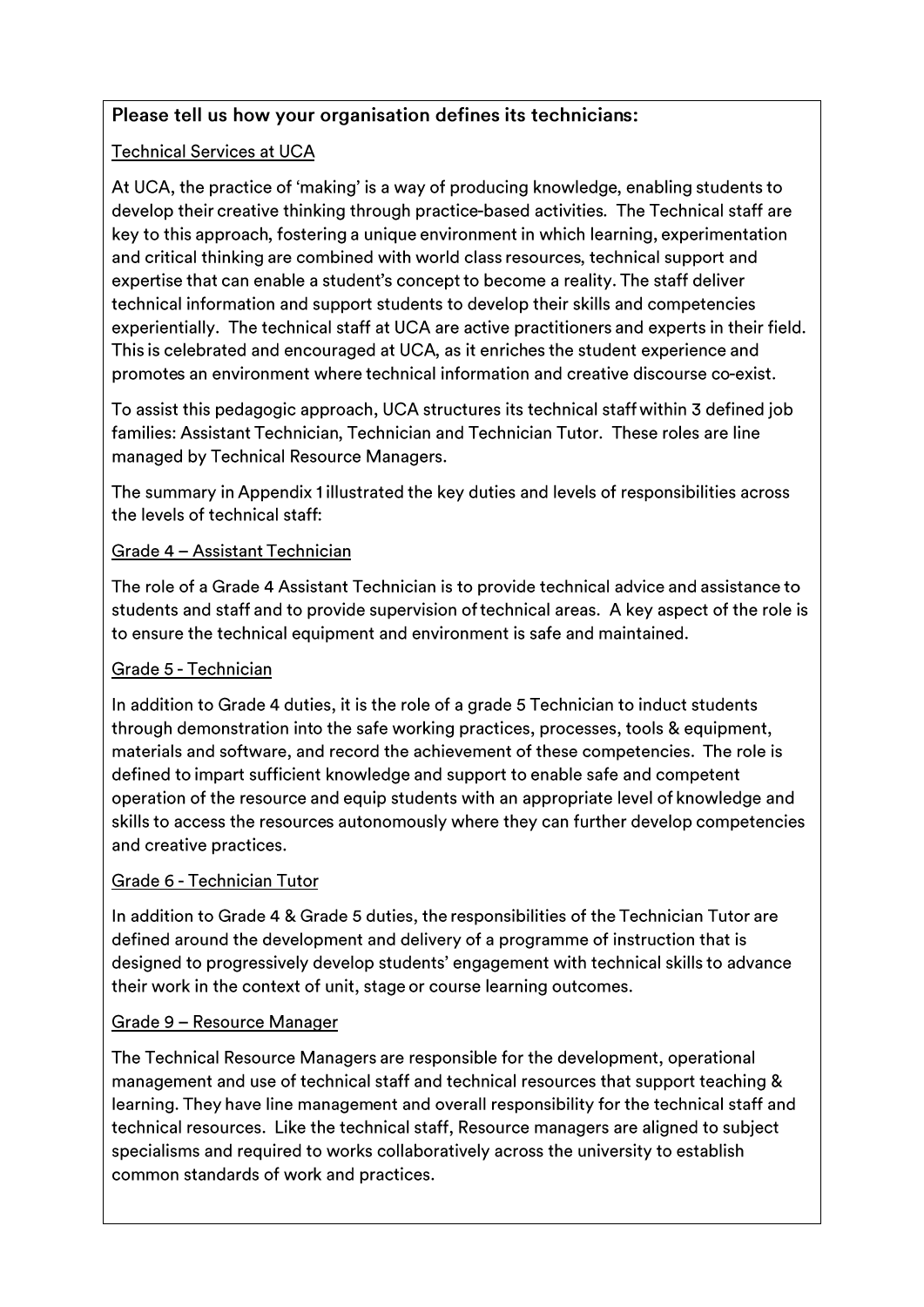How many technicians are there in your organisation? Please provide some information on where they are based and/or how they are structured (in terms of subject/discipline/department):

There are 131 members of technical staff at UCA, amounting to 99.29 fte.

Based across all four of our creative campuses, the technical staff are aligned to technical specialism within Art, Architecture, Crafts, Design, Fashion, Communication, Graphics, Film, Music, Media and Performing Arts. Appendix 2 demonstrates the number of technical staff and profile of technical specialism on each campus.

Technical staff are embedded with course delivery and support specialist users within their technical areas. They also support the experimentation, enquiry and skills development of non-specialist users for whose creative practice spans multi disciplines. To enable this approach, technical staff are aligned to specialism rather that individual courses. The technical staff are line managed by technical Resource Managers who in turn report in to the Head of Technical Services.

Prior to becoming a signatory of the Technician Commitment, the management of Technical Services at UCA was separated by county, Epsom and Farnham were managed by one technical manager, Rochester and Canterbury managed by another.

The academic structure was reviewed and our creative courses defined within schools. As each School has a presence on each campus, the campus-based approach to delivering Technical Services exposed inconsistency in the level of technical support provided within Schools.

In 2018, a unified approach to Technical Services was established reporting in to a singular Head of Technical Services. This has created a single vision and parity to the delivery of technical services, the student experience and the development and enhancement of all technical staff.

Please provide details of initiatives/programmes/activities that were already in place for the technical community within your organisation prior to becoming a signatory of the Technician Commitment:

#### **Visibility**

- Technician exhibitions celebrating and promoting the skills of technical staff. This was not achieved on all campuses.

- Partial representation at School and Course boards - this was reliant on individual course engagement and integration of technical staff in course planning.

- Farnham Resource Manager is a contributing manager and representative of UCA technical staff at the European Technical Heads Organisation (ETHO).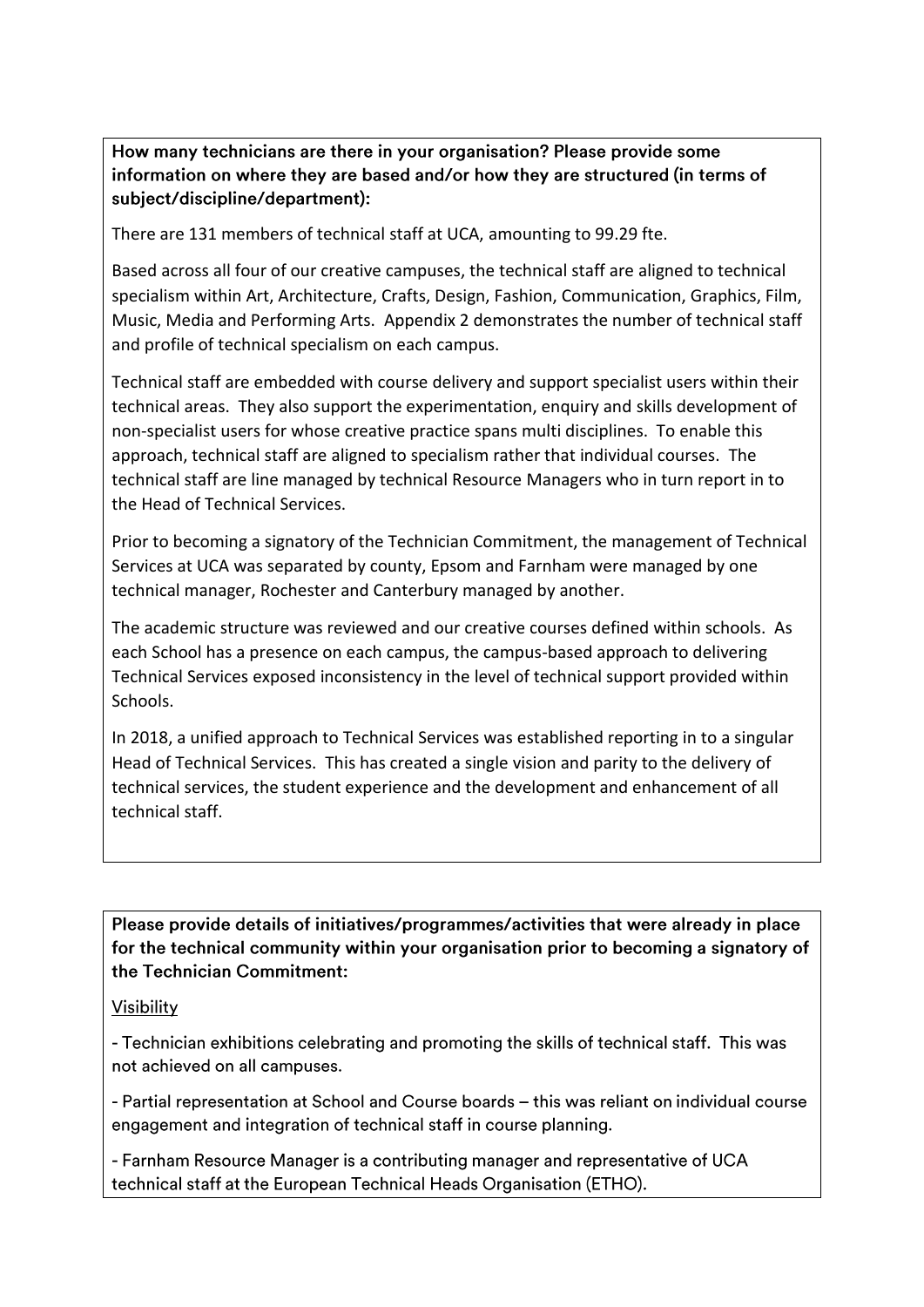#### Recognition

- Percentage of technical staff have teaching qualifications and/ or recognition HEA fellowship scheme.

- Technical team for film, media and performing arts 'highly commended' at the Higher Educations Technicians Summit, Papin Prize Award.

- Reward for contribution scheme. One off payment or pay progression and contribution zone established with pay scale.

- Staff suggestion scheme with prize giving for the suggestions with most impact.

## **Career Development**

- Commitment to continuing professional development of technical staff - funding PGCE, MA, ILM and accredited qualifications relating to technical specialism.

- Supporting internal progression within UCA - multiple examples of technical staff progressing in to academic or management roles.

- Supporting sabbaticals and seeking opportunities within technical team to 'step up' to gain experience in more senior roles. In most instances, the technicians progressed on to more senior roles within the organisation.

- Technical staff supported to apply for research funding. This was successful but infrequent.

- Opportunities for technical staff to visit and work with industry partners.

- Embedded support for attendance and networking at technical conferences, exhibitions and trade shows.

## Sustainability

- Integrated PDR scheme is used a tool for reflection on performance and to identify training and development needs.

- Professional qualification funding for staff.

- Occasional team building days but this was local initiative rather than planned or aligned to any development strategy.

- Occasional cross campus collaborations, bringing together technical staff to learn about each other and share best practice.

- 2014 – Professional Support Alignment (PSA2) – The creation of technician job families to align the technical roles to the curriculum need. Although technical line management remained in county, job descriptions were unified across the university to ensure consistency of recognition of technical expertise and role requirement across the university.

- Support flexible working requests to enable work/life commitments and personal development.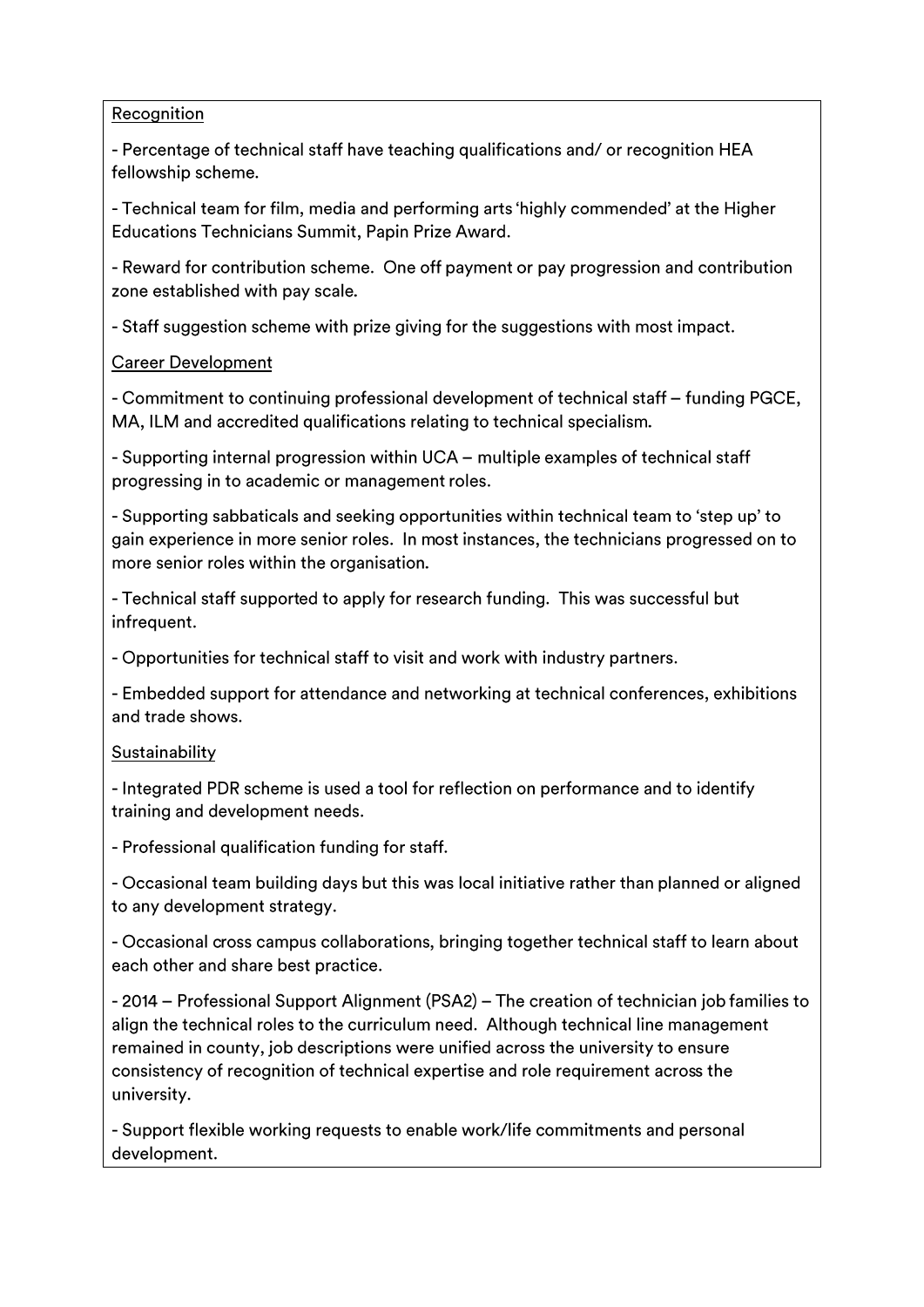The Technician Commitment aims to ensure visibility, recognition, career development and sustainability for technical staff across higher education and research. Please tell us of any initiatives your organisation has put in place to address these themes since becoming a signatory of the Technician Commitment:

#### **Visibility**

- Technician profiles are included on UCA website.

- Technical staff are recognised and included in UCA prospectus and marketing materials.

- Development of Technical Services brand and Technical Services information on MyUCA.

- Teaching excellence of technical staff recognised at a European conference for Technician's in the creative arts. Hosted by Glasgow School of Art, UCA technical staff presentation on 'Planning for Inclusivity'.

- Technician exhibition scheduled on each campus. Dates scheduled during enrolment and campus tours to ensure maximum visibility and to showcase the skills and talents of technical staff to new and existing students.

- Creation of Technical Services Workplace page. This is an internal communication tool that is used to promote and celebrate staff achievements, raise profile of the work carried out by the technical team.

#### Recognition

- Advancement of technician status through further embedding the HEA Fellowship Scheme.

- Skills, qualifications and recognised in UCA TEF Gold submission.

- Long Service Awards and celebration for staff attaining 20 years of service.

#### **Career Development**

- Development of skills matrix for technician role profiles to map skills development requirements and investment planning in the development of technical skills and staff.

-49% of Technical staff with PGCerts

- Prioritised staff development in budget planning.

#### Sustainability

- Strategic investment in technical equipment/ resources, leading to investment in technical training and renewal of technical skills and competencies.

- Restructured the approach to internal development events to include peer learning and the development of a unified approach to the delivery of technical information and services.

- Structured Technician Development Days - Themes for the events are informed by both university priorities and by the technician voice and feedback on their development needs.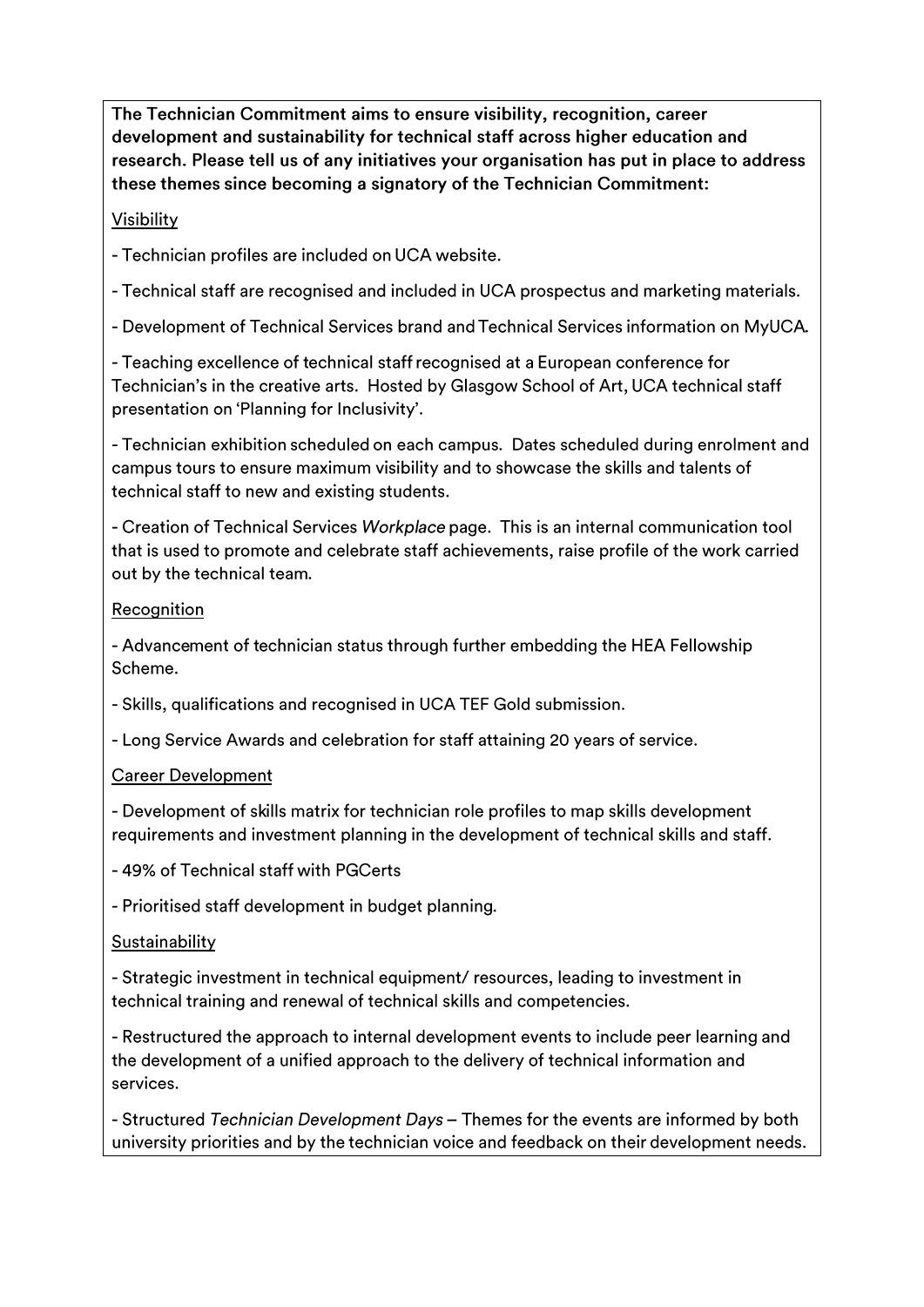Please provide a 24-month action plan, detailing future plans to ensure your organisations addresses the themes of the Technician Commitment and details of how impact will be evidenced: (this may be detailed here or attached to this document as an appendix):

See action plan attached.

## Please evidence how the 'technician voice' was present in the development and formation of the institutional action plan:

Including the technician voice is a practice that we strive to embed within the constant development of Technical Services, and has been a key factor in guiding the direction and ethos of development activities.

Technical managers use team meetings and PDR reviews to gather information regarding the challenges and development needs that UCA technical staff encounter within their roles. This information is used to create opportunities and a series of training events based on the needs identified by technical staff. Technician Development Days were created as a platform in which the feedback and needs are addressed.

The technician voice was further utilized within the Technician Development Day to introduce and explore the Technician Commitment initiative. In the event, the technical staff fed back about their experience in relation to the Technician Commitment themes, what it meant to them and areas they feel need to be addressed. This feedback was used and embedded within the action plan.

To ensure that the technician voice is present as we continue to address and embed the Technician Commitment at UCA, actions within the plan are written with the intention that technical staff and the technician voice continue to inform how we move forward and at the center of evaluating impact of our actions.

Please confirm that your Technician Commitment status and action plan is published on your organisation's website and provide the relevant URL here:

www.uca.ac.uk/about-us/technician-commitment